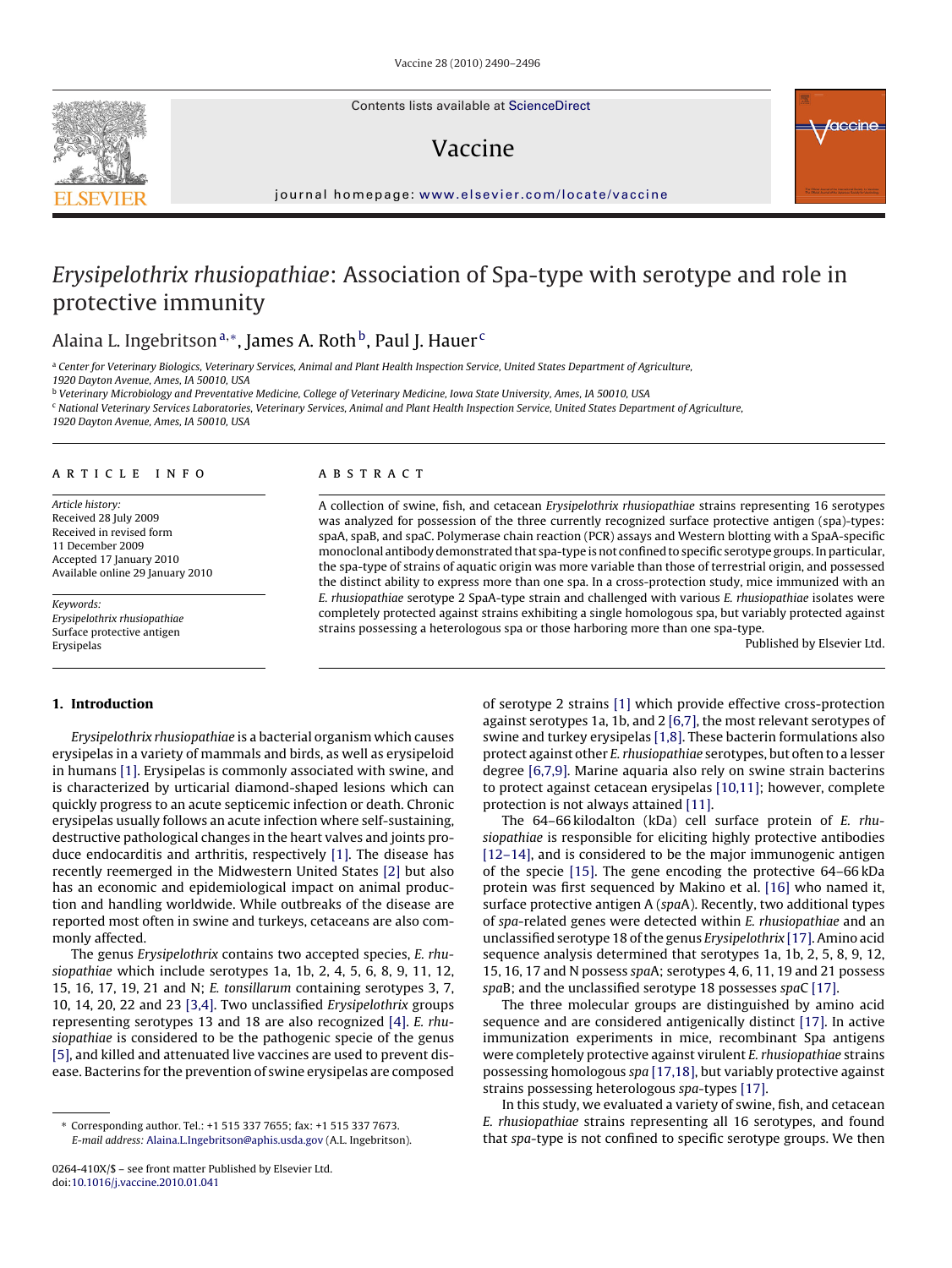analyzed the ability of a bacterin, formulated with an E. rhusiopathiae serotype 2 strain expressing spaA, to protect mice against a variety of cetacean and fish isolates of known Spa-type.

#### **2. Materials and methods**

### 2.1. Bacterial strains, growth conditions, and challenge preparation

E. rhusiopathiae strains used in this study are listed in [Table 1](#page-2-0) . E. rhusiopathiae strains from R.L. Wood were serotyped at the USDA National Animal Disease Center or National Veterinary Services Laboratories (Ames, IA) and fish and cetacean strains obtained from the John G. Shedd Aquarium (Chicago, IL) were serotyped at the Veterinary Diagnostic Laboratory, Iowa State University College of Veterinary Medicine (Ames, IA).

Cultures were streaked for isolation and grown on 5% bovine blood agar at 37 ◦C and propagated as previously documented [\[17\].](#page-6-0) Strains used for testing in mice were Piquet, Immiayuk, Quitz, Naluark, Kayavak, Large Herring 182, and Large Herring 911. Overnight cultures were adjusted to  $74.0\%T \pm 0.2$  in a spectrophotometer set at 600 nm prior to preparing dilutions for injection in mice.

#### 2.2. PCR amplification

Genomic DNA of E. rhusiopathiae strains was purified from 1.0 mL of overnight culture using QIAamp® DNA Mini Kit (Qiagen, Valencia, CA). The following primers were designed from the protective domain of spaA of E. rhusiopathiae strain Fujisawa (GenBank accession AB019124) using Oligo 6 software (Molecular Biology Insights, Inc., Cascade, CO) and custom synthesized (Iowa State University DNA Facility, Iowa State University, Ames, IA): spaA2F, 5 -CCA AAG GGG TAC CAA AGT T-3 , corresponding to position 259- 277, and spaA2R, 5 -GAT TCG GGT TTT GAT TGA-3 , corresponding to position 1328-1311. Polymerase chain reaction was performed in a 50 µL reaction mixture that contained final concentrations of one unit Platinum® Taq DNA polymerase (Invitrogen, Carlsbad, CA), 1 $\times$  reaction buffer, 1.5 mM MgCl<sub>2</sub>, 0.2 mM dNTPs, and 0.2  $\mu$ M each primer. Samples were subjected to initial denaturation at 94◦ C for 5 min; 30 cycles of denaturation at 94 ◦C for 30 s, annealing at 58 ◦C for 30 s, and extension at 72  $\degree$ C for 1 min; with a final extension at  $72 °C$  for 7 min.

The following primers were synthesized (Iowa State University DNA Facility) and used in PCR assays according to previously described reports: primer 1, 5 -ATG AAA AAG AAA AAA CAC CTA-3 , and primer 2, 5 -CTA TTT TAA ACT TCC ATC GTT-3 , were used to amplify whole spaA [\[17\];](#page-6-0) primer 3, 5 -ATG AAA AAG AAA AAA CAC CTA TTT CCG AAA GTA-3 , and primer 4, 5 -CTA TTT TAA ACT TCC ATC GTT CTT AAA TGC ATA-3 , were used to amplify whole spaB or spaC [\[17\];](#page-6-0) ERY-1F, 5'-ATC GAT AAA GTG TTA TTG GTG G-3', and ERY-2R, 5 -CGA GTG TGA ATC CGT CGT CTC-3 , were used to verify the species of Erysipelothrix strains [\[19\].](#page-6-0)

#### 2.3. Sequencing of the spa protective domain

A 1070 base pair (bp) fragment of the protective domain of spaA from genomic DNA of E1-6P, Immiayuk, Piquet, Large Herring 182, and Large Herring 911 was amplified by PCR with primer set spaA2F/R. The PCR product from each strain was purified using the MinElute® PCR purification kit (Qiagen) and inserted into the cloning vector pCR®4-TOPO® (Invitrogen) and transfected into OneShot® TOP10 chemically competent Escherichia coli (Invitrogen) following the manufacturer's instructions. Plasmids were purified using the PureLinkTM Quick Plasmid Miniprep kit (Invitrogen). Both strands of DNA of cloned PCR products were sequenced

on a Model 3730xl DNA Analyzer (Applied Biosystems, Carlsbad, CA) using a primer-walking procedure starting with vector primers T3 and T7. DNA sequences were assembled using the SeqMan program of the DNASTAR software package (DNASTAR Inc., Madison, WI) and translated into amino acid sequence using EMBOSS Transeq [\[20\].](#page-6-0) Amino acid sequences were aligned with Spa sequences of E. rhusiopathiae strains Fujisawa (GenBank accession AB019124), SE-9 (AB024084), Dolphin E-1 (AB238212), and Erysipelothrix strain 715 (AB238210) using the T-Coffee multiple sequence alignment tool [\[21\].](#page-6-0)

#### 2.4. Antigen and antibody preparation

Surface antigens of E. rhusiopathiae were obtained by extraction with Triton X-100 (Sigma–Aldrich, Inc., St. Louis, MO) as previously described [\[12,14\]](#page-6-0) and stored at −80 ◦C.

The monoclonal antibody ERHU-B60-91 was produced by vaccinating mice with a bacterin composed of E. rhusiopathiae serotype 2 strains SE-9, CN 3461, CN 3342, and AN-4 as previously described [\[22\]. T](#page-6-0)he antibody has been shown to be specific for the protective domain of SpaA (data not shown).

#### 2.5. SDS-PAGE and Western blot

Total protein of each E. rhusiopathiae antigen preparation was estimated using the BCATM Protein Assay (Thermo Scientific, Rockford, IL). Approximately  $50 \mu$ g of protein per sample per well was separated in NuPAGE® Novex Bis-Tris 4–12% gradient gels (Invitrogen) in MOPS buffer under reducing conditions. Separated proteins were transferred to nitrocellulose membranes and blocked in 20 mM Tris—500 mM NaCl—0.5% Tween 20 (TTBS, pH 7.5). The proteins were probed with the SpaAspecific monoclonal antibody, ERHU-B60-91 [\[1,22\], a](#page-5-0)nd visualized with goat-anti-mouse IgG-horseradish peroxidase conjugated antibody (Kirkegaard and Perry Laboratories, Gaithersburg, MD) and 3,3 ,5,5 -tetramethylbenzidine (TMB) and TMB Membrane Enhancer (Kirkegaard and Perry Laboratories) substrate solution.

Separated total protein of each sample was visualized by staining duplicate SDS-PAGE gels with SimplyBlue™ SafeStain (Invitrogen) or by staining duplicate nitrocellulose membranes with AuroDye<sup>TM</sup> Forte (GE Healthcare, Buckinghamshire, UK).

#### 2.6. Animals

CF-1 mice (Charles River Laboratories, Wilmington, MA) 8–10 weeks old were used for each experiment. Mice were provided food and water ad libitum. All management and experimental procedures were performed in accordance with the requirements of the USDA Center for Veterinary Biologics-National Veterinary Services Laboratory Animal Care and Use Committee which conform to provisions of the Animal Welfare Act (Public Laws 85-544 and subsequent amendments).

#### 2.7. Erysipelothrix rhusiopathiae strain lethality testing

The mouse 50% lethal dose ( $LD_{50}$ ) of each *E. rhusiopathiae* strain was determined by inoculating groups of mice subcutaneously with 0.1 mL of a 10-fold dilution of overnight culture. Mice were housed in isolation and observed for 10 days for clinical signs and mortality. The LD $_{50}$  was calculated for each strain following the method of Reed and Muench [\[23\].](#page-6-0)

#### 2.8. Cross-protection studies

A working stock of E. rhusiopathiae standard reference bacterin IRP 529(05) was prepared in sterile 0.85% saline as recommended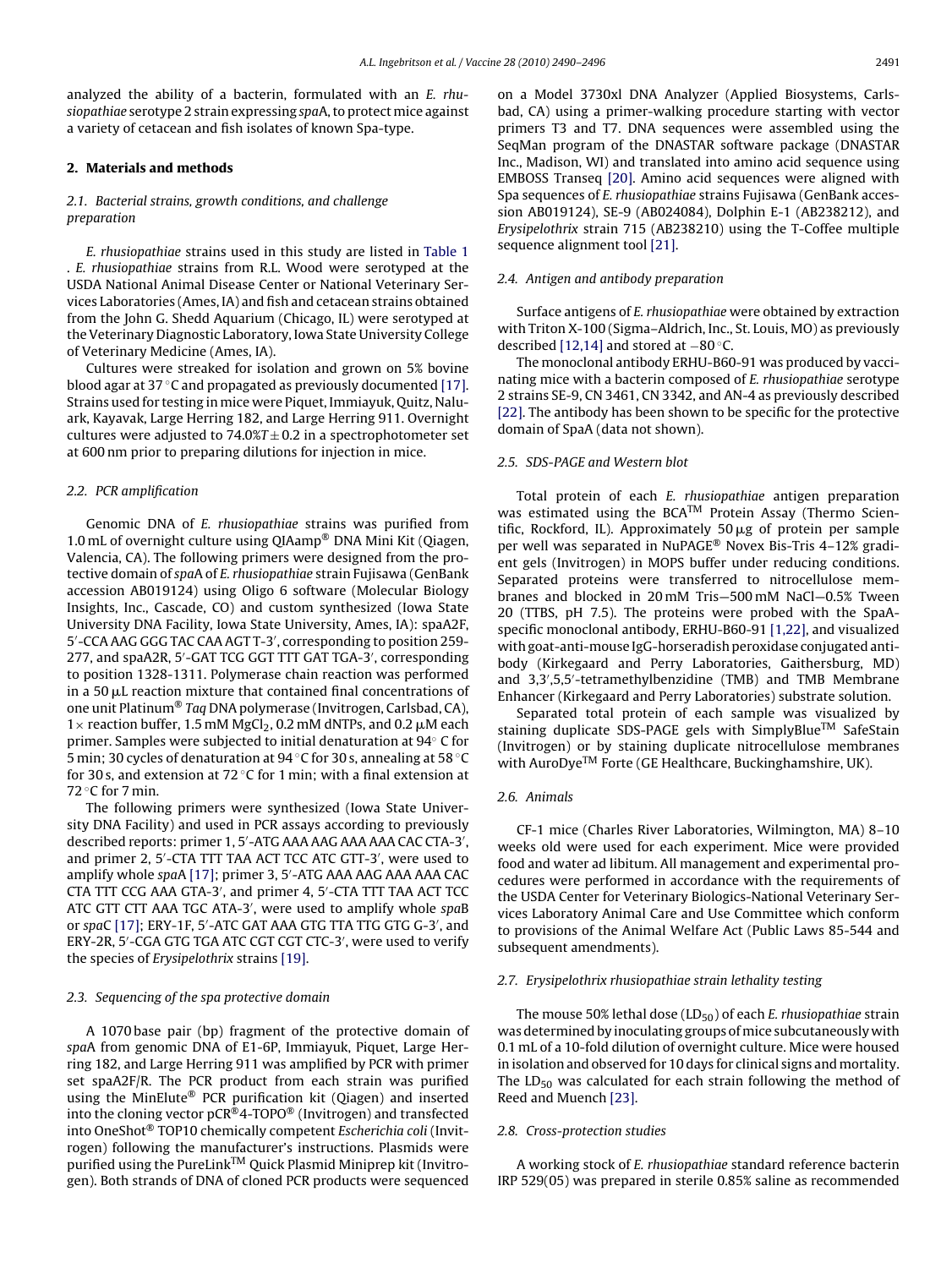# <span id="page-2-0"></span>**Table 1**

Erysipelothrix rhusiopathiae strains and PCR and Western blotting results.

| Strain                                             | Serotype                         | ERY1F/2R    | Primer 1/2                  | spaA2F/R                   | Primer 3/4       | <b>ERHU-B6091</b>          |
|----------------------------------------------------|----------------------------------|-------------|-----------------------------|----------------------------|------------------|----------------------------|
| 185-204 <sup>g</sup>                               | 1a                               |             | Y                           | Y                          |                  | Y                          |
| Fujisawa <sup>f, h</sup>                           | 1a                               | $\mathbf Y$ | $\mathbf Y$                 | Y                          |                  | Y                          |
| Marienfelde <sup>g</sup>                           | 1a                               |             | $\mathbf Y$                 | Y                          |                  | Y                          |
| Kuniyasug                                          | 1a                               |             | Y                           | Y                          |                  | Y                          |
| $ME-7^{c,g}$<br>$E1-6Pf,g$                         | 1a<br>1a                         | Y           | Y<br>$\mathbf Y$            | Y<br>Y                     | $\mathbf O$      | Y<br>Y                     |
| $HC-585g$                                          | 1a                               |             | $\mathbf Y$                 | Y                          |                  | Y                          |
| Hydrovac <sup>e,g</sup>                            | 1a                               |             | Y                           | Y                          |                  | Y                          |
| DG 1534 <sup>g</sup>                               | 1 <sub>b</sub>                   |             | Y                           | Y                          |                  | Y                          |
| $EW-2g$                                            | 1 <sub>b</sub>                   |             | $\mathbf Y$                 | Y                          |                  | Y                          |
| DG 1966 spg                                        | 1 <sub>b</sub>                   |             | Y                           | Y                          |                  | Y                          |
| 422-1E1c,h                                         | 1 <sub>b</sub>                   |             | Y                           | Y                          |                  | Y                          |
| Norden 141 <sup>e,g</sup>                          | $\overline{2}$                   |             | $\mathbf Y$                 | Y                          |                  | Y                          |
| R32E11 <sup>g</sup>                                | $\overline{c}$                   |             | $\mathbf Y$                 | Y<br>Y                     |                  | Y                          |
| FDvace,g<br>$[80$ smooth <sup>g</sup>              | $\overline{c}$<br>$\overline{c}$ |             | Y<br>Y                      | Y                          |                  | Y<br>Y                     |
| $10 - 48$                                          | $\overline{c}$                   |             | $\mathbf Y$                 | Y                          |                  | Y                          |
| $RO-12g$                                           | $\sqrt{2}$                       |             | $\mathbf Y$                 | Y                          |                  | Y                          |
| $R-2$ Franklin <sup>g</sup>                        | $\overline{c}$                   |             | Y                           | Y                          |                  | Y                          |
| $T-28g$                                            | $\sqrt{2}$                       |             | $\mathbf Y$                 | Y                          |                  | Y                          |
| CN 3342 <sup>e,g</sup>                             | $\sqrt{2}$                       |             | Y                           | Y                          |                  | Y                          |
| CN 3461 <sup>e,g</sup><br>266 <sup>g</sup>         | 2                                |             | Y                           | Y                          |                  | Y                          |
| Duragen <sup>e,g</sup>                             | $\overline{c}$<br>$\overline{c}$ |             | Y<br>$\mathbf Y$            | Y<br>Y                     |                  | Y<br>Y                     |
| Yena-36 <sup>g</sup>                               | $\overline{c}$                   |             | $\mathbf Y$                 | Y                          |                  | Y                          |
| A1 Japan <sup>g</sup>                              | $\overline{c}$                   |             | Y                           | Y                          |                  | Y                          |
| $AN-4^{e,g}$                                       | $\sqrt{2}$                       |             | $\mathbf Y$                 | Y                          |                  | Y                          |
| $S-192g$                                           | $\sqrt{2}$                       |             | Y                           | Y                          |                  | Y                          |
| ER4 <sup>g</sup>                                   | $\overline{c}$                   |             | Y                           | Y                          |                  | Y                          |
| ER <sub>5</sub> g<br>$SE-9e.8$                     | $\overline{c}$<br>$\overline{c}$ | $\mathbf Y$ | Y<br>$\mathbf Y$            | Y<br>Y                     |                  | Y<br>Y                     |
| ATCC 19414 <sup>d,h</sup>                          | $\overline{2}$                   |             | $\mathbf Y$                 | Y                          |                  | Y                          |
| $NF4E1^{c,h}$                                      | $\overline{c}$                   |             | Y                           | Y                          |                  | Y                          |
| Doggerscharbei                                     | $\overline{4}$                   | $\mathbf Y$ | $\mathbf 0$                 | $\mathbf O$                | ${\rm O}$        | $\mathbf 0$                |
| 748g                                               | 4                                | Y           | $\mathbf 0$                 | $\mathbf O$                | $\mathbf O$      | $\mathbf O$                |
| Pécs 67c,h                                         | 5                                |             | Y                           | Y                          |                  | Y                          |
| $P-190g$                                           | 5<br>5                           | $\mathbf Y$ | Y                           | Y                          |                  | Y                          |
| Castro S66 <sup>g</sup><br>Castro P23 <sup>g</sup> | 5                                | Y           | $\mathbf O$<br>$\mathbf{O}$ | O<br>$\mathbf{O}$          | $\mathbf O$<br>0 | $\mathbf O$<br>$\mathbf O$ |
| Castro S52 <sup>g</sup>                            | 6                                | Y           | $\mathbf 0$                 | O                          | $\mathbf 0$      | $\mathbf O$                |
| P32 <sup>g</sup>                                   | $\,6\,$                          | Y           | $\mathbf 0$                 | O                          | $\mathbf O$      | $\mathbf O$                |
| Tuzok <sup>c,j</sup>                               | $\,6\,$                          | Y           | $\mathbf 0$                 | O                          | 0                | $\mathbf O$                |
| V1227 <sup>g</sup>                                 | 8                                |             | Y                           | Y                          |                  | Y                          |
| Goda <sup>c,j</sup><br>P92g                        | 8<br>$\,8\,$                     | $\mathbf Y$ | Y<br>$\mathbf O$            | Y<br>O                     | $\mathbf O$      | Y<br>$\mathbf O$           |
| P26 <sup>g</sup>                                   | 8                                | Y           | $\mathbf 0$                 | $\mathbf{O}$               | $\mathbf O$      | $\mathbf O$                |
| Kaparek <sup>c,i</sup>                             | 9                                |             | Y                           | Y                          |                  | Y                          |
| IV 12/8c,h                                         | 11                               | Y           | $\mathbf 0$                 | O                          | O                | $\mathbf 0$                |
| Pécs 52g                                           | 11                               | $\mathbf Y$ | $\mathbf 0$                 | O                          | 0                | $\mathbf O$                |
| Pécs 9c,h                                          | 12                               |             | Y                           | Y                          |                  | Y                          |
| Castro S61 <sup>g</sup><br>Pécs 3597c,h            | 12<br>15                         | Y           | $\mathbf{O}$<br>Y           | O<br>Y                     | $\mathbf{O}$     | $\mathbf{O}$<br>Y          |
| Tanzania <sup>c,j</sup>                            | 16                               |             | $\mathbf Y$                 | Y                          |                  | Y                          |
| 545c, h                                            | 17                               |             | Y                           | Y                          |                  | Y                          |
| $2017^{c,h}$                                       | 19                               | Y           | $\mathbf 0$                 | $\mathbf O$                | O                | $\mathbf 0$                |
| Baño 36 <sup>c,k</sup>                             | 21                               | Y           | $\mathbf O$                 | $\mathbf O$                | $\mathbf O$      | $\mathbf O$                |
| MEW 22c,g                                          | ${\bf N}$                        |             | Y                           | Y                          |                  | Y                          |
| C2T0 072605m<br>Ariel 100101 <sup>m</sup>          | 1a<br>1b                         | $\mathbf Y$ | $\mathbf O$<br>$\mathbf Y$  | $\mathbf 0$<br>Y           | O<br>$\mathbf 0$ | $\mathbf 0$<br>Y           |
| Small Herring 032700m                              | $\overline{c}$                   |             | Y                           | Y                          | $\mathbf{O}$     | Y                          |
| C1T1 071204m                                       | $\overline{c}$                   |             | Y                           | Y                          | $\mathbf 0$      | Y                          |
| Capelin 071000m                                    | $\sqrt{2}$                       |             | $\mathbf Y$                 | Y                          | $\mathbf 0$      | Y                          |
| Large Herring 040700m                              | $\overline{c}$                   |             | Y                           | Y                          | $\mathbf O$      | Y                          |
| Large Herring 030700m                              | $\overline{4}$                   | Y           | Y                           | $\mathbf O$                | Y                | $\mathbf O$                |
| Kri 040201m                                        | 5                                | Y           | $\mathbf O$                 | O                          | $\mathbf 0$      | $\mathbf 0$                |
| C2T0 081004m<br>Capelin 032200m                    | 5<br>5                           | Y           | $\mathbf O$<br>Y            | O<br>Y                     | O<br>O           | $\mathbf O$<br>Y           |
| Large Herring 071000m                              | 6                                | Y           | $\mathbf O$                 | O                          | $\mathbf 0$      | $\mathbf O$                |
| Large Herring 073100m                              | $\,6\,$                          | $\mathbf Y$ | $\mathbf O$                 | $\mathbf O$                | Y                | $\mathbf O$                |
| Large Herring $182m$                               | 6                                |             | Y                           | Y                          | Y                | Y                          |
| $A$ 061101 <sup>m</sup>                            | 8                                | Y           | $\mathbf O$                 | $\mathbf O$                | $\mathbf 0$      | $\mathbf O$                |
| Large Herring 072400m                              | 8                                | $\mathbf Y$ | Y                           | Y                          | $\mathbf 0$      | Y                          |
| Orange $120301m$<br>Small Herring 061200m          | 12<br>15                         | Y           | $\mathbf O$<br>$\mathbf O$  | $\mathbf 0$<br>$\mathbf 0$ | 0<br>O           | $\mathbf O$<br>$\mathbf O$ |
| C2T1 083004m                                       | 21                               | Y           | Y                           | O                          | Y                | $\mathbf O$                |
| Large Herring 911 <sup>m</sup>                     | 21                               |             | $\mathbf Y$                 | Y                          | Y                | Y                          |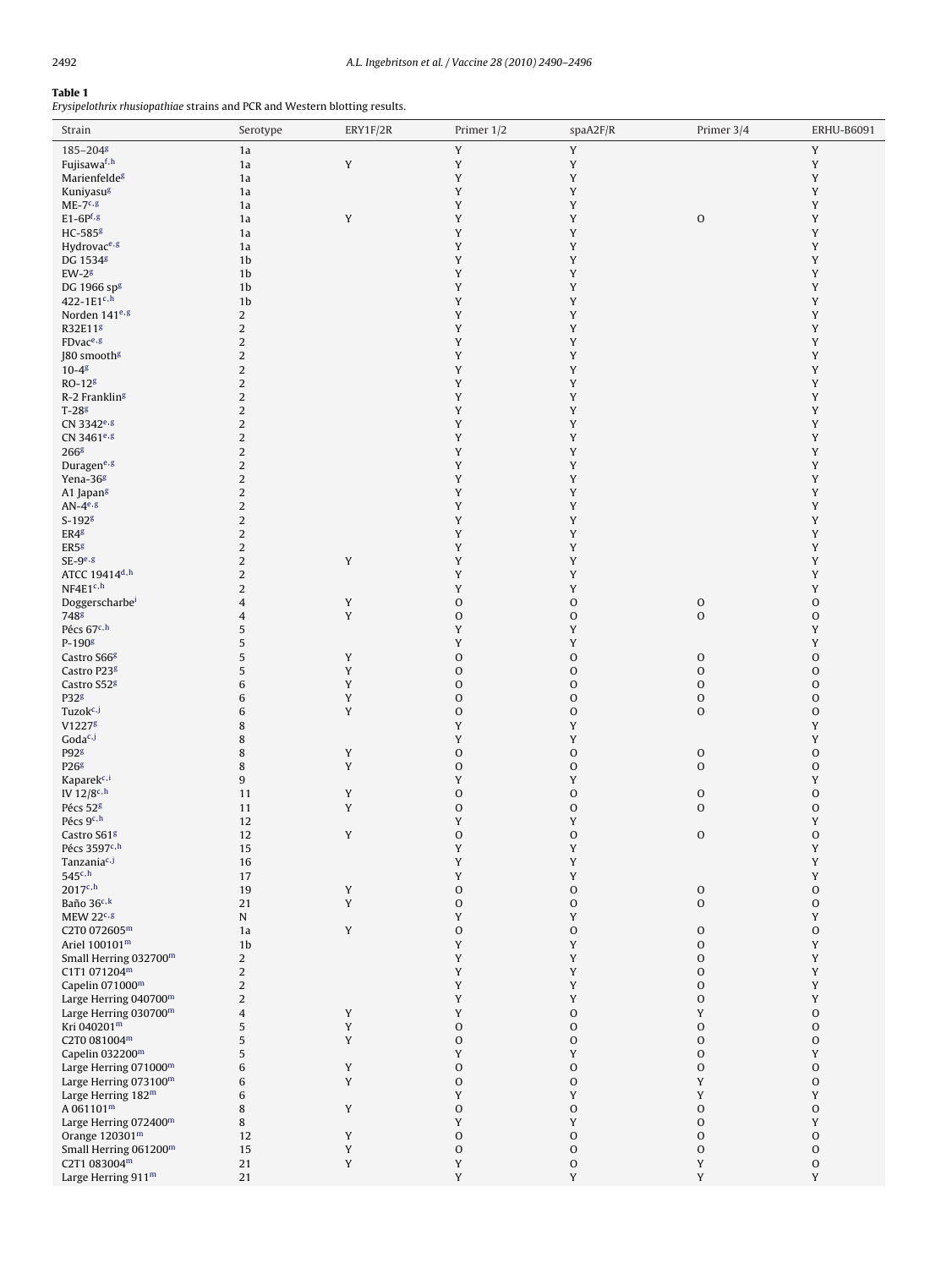#### <span id="page-3-0"></span>Table 1 (Continued )

| Strain                     | Serotype       | ERY1F/2R | Primer 1/2 | spaA2F/R | Primer 3/4 | <b>ERHU-B6091</b> |
|----------------------------|----------------|----------|------------|----------|------------|-------------------|
| Orange $021901m$           | 21             |          |            |          |            |                   |
| Piquet 10507 <sup>n</sup>  | X <sup>a</sup> |          |            |          |            |                   |
| Quitz $262^n$              | $[2,15]^{b}$   |          |            |          |            |                   |
| SW50 <sup>1</sup>          |                |          |            |          |            |                   |
| Immiayuk 6567°             |                |          |            |          |            |                   |
| Kayavak 7122/7155°         |                |          |            |          |            |                   |
| Naluark 10797°             | X <sup>a</sup> |          |            |          |            |                   |
| ATCC 43339 <sup>d, p</sup> |                |          |            |          |            |                   |

Y positive reaction. O negative reaction.

None of the classical serotypes.

**b** Partially identical.

<sup>c</sup> Serotype reference strain.

<sup>d</sup> Type strain. <sup>e</sup> Vaccine strain.

<sup>f</sup> Challenge strain.

<sup>g</sup> R.L. Wood collection, unknown origin. R.L. Wood collection, swine origin.

<sup>i</sup> R.L. Wood collection, fish origin.

<sup>j</sup> R.L. Wood collection, bird origin.

<sup>k</sup> R.L. Wood collection, sheep dip origin.

<sup>1</sup> R.L. Wood collection, dolphin origin.

<sup>m</sup> John G. Shedd Aquarium collection, fish origin.

<sup>n</sup> John G. Shedd Aquarium collection, Pacific white-sided dolphin origin.

<sup>o</sup> John G. Shedd Aquarium collection, Beluga whale origin.

<sup>p</sup> R.L. Wood collection, E. tonsillarum, swine origin.

by Center for Veterinary Biologics Notice 08-11 [\[24\]. A](#page-6-0) 1:30 dilution was prepared from the working stock and used to vaccinate a group of 80 mice with a single subcutaneous 0.2 mL dose. Fifteen days after vaccination, a cross-protection study was performed per E. rhusiopathiae strain by challenging groups of 10–12 vaccinated mice. Groups of 10 nonvaccinated mice were used as controls and to calculate  $LD_{50}$  per strain. Mice were housed in isolation and clinical signs and mortality were observed for 10 days. Challenge doses, given subcutaneously in 0.1 mL, were E1-6P, 1,242  $LD_{50}$ ; Piquet, 749 LD<sub>50</sub>; Immiayuk, 425 LD<sub>50</sub>; Quitz, 316 LD<sub>50</sub>; Naluark, 262 LD<sub>50</sub>; Kayavak, 425 LD $_{50}$ ; and Large Herring 182, 368 LD $_{50}$ .

#### 2.9. Statistical methods

Live-versus-dead numbers in the cross-protection studies were compared by the Fisher exact test using a two-tailed P-value [\[25\].](#page-6-0)

#### **3. Results**

#### 3.1. Polymerase chain reaction

Polymerase chain reaction (PCR) was performed using primers to detect whole spaA, whole spaB and spaC, and the protective domain of spaA in 83 E. rhusiopathiae strains ([Table 1\)](#page-2-0). Using primers 1/2 and spaA2/F, designed to amplify whole spaA and the protective domain of spaA, respectively, all R.L. Wood strains of serotypes 1a, 1b, 2, 9, 15, 16, 17, and N produced amplification products of appropriate size. Only half of the strains representing serotypes 5, 8, and 12 produced amplicons with both spaA-specific primer sets. There was no gene amplification detected in the R. L. Wood strains of serotypes 4, 6, 11, 19, and 21 with either spaA primer set.

Production of amplification products with both spaA-specific primer sets was variable in fish and cetacean strains of all serotypes. Only strains of serotypes 1b and 2 consistently produced amplification products of expected size with both primers, while only five of 11 fish strains representing the serotypes 5, 6, 8, and 21 produced amplification products. Single strains of serotypes 4 and 21 produced an amplification product with the whole spaA primers, but a product was not produced with the spaA protective domain primers. Three fish strains representing serotype 1a, 12, and 15, respectively, failed to produce an amplicon with either spaA-specific primer set. Only two of six cetacean strains, a serotype 2 Beluga whale strain and a nontypeable dolphin strain, produced amplification products of expected size with both spaA-specific primer sets.

Primers 3/4, designed to amplify whole spaB and spaC, were used to detect those genes from all E. rhusiopathiae fish and cetacean strains, as well as R.L. Wood strains which did not react with the spaA-specific primers. Six of seven fish strains representing serotypes 4, 6, and 21 produced an amplicon of approximately 1880 bp with the primer set. No amplification product was produced from any cetacean strain or strains from the R.L. Wood collection using the spaB/C-specific primer set.

A PCR assay utilizing the E. rhusiopathiae species-specific primers, ERY1F/2R, was used to verify the species of strains nonreactive with any of the spa-specific primers. An amplicon 2210 bp in length was produced from each strain, confirming that these strains were E. rhusiopathiae.

#### 3.2. Protective domain sequence comparison

The protective domain of spaA was amplified by PCR from five E. rhusiopathiae strains: swine strain E1-6P (serotype 1a); Beluga whale strain Immiayuk (serotype 2); a nontypeable Pacific whitesided dolphin strain Piquet; and two fish strains, Large Herring 182 (serotype 6) and Large Herring 911 (serotype 21). Alignment of the five deduced amino acid sequences found that the 342 amino acids of the protective region ranged from 98.0% to 99.7% identical to the SpaA protective domain sequence of strain Fujisawa (AB019124); 98.5–99.7% identical to the SpaA protective domain sequence of strain SE-9 (AB024084); 51.7–52.8% identical to the SpaB protective domain sequence of strain Dolphin E-1 (AB238212); and 56.7–57.0% identical to the SpaC protective domain sequence of strain 715 (AB238210).

## 3.3. Expression of spa and reactivity to a SpaA-specific monoclonal antibody

All 83 E. rhusiopathiae strains were examined by SDS-PAGE for their expression of a 64–66 kDa protein and its interaction with the SpaA-specific monoclonal antibody, ERHU-B60-91. In SDS-PAGE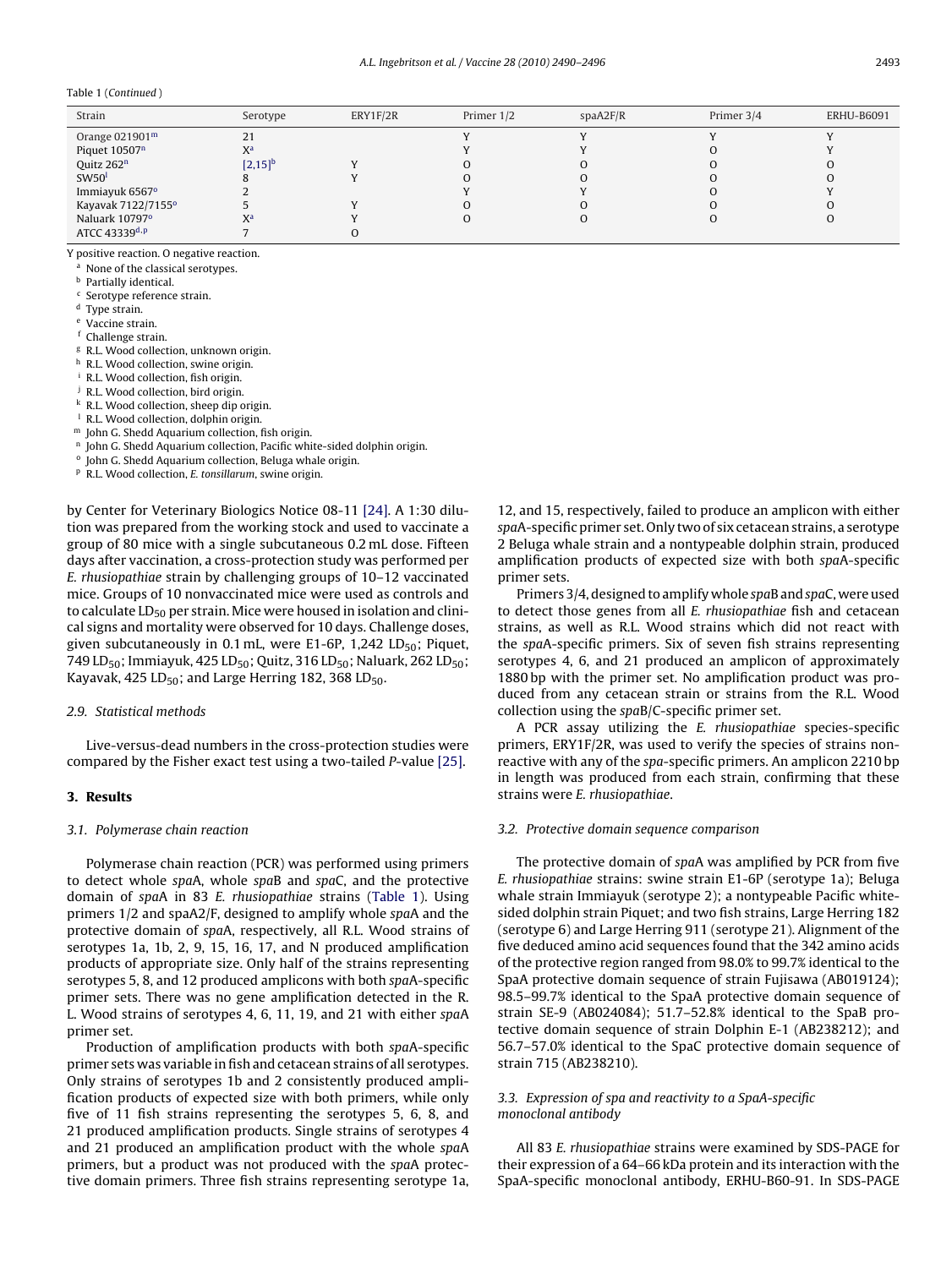| Strain            | CFU per challenge    | $LD_{50}$ dose | Strain origin               | Serotype       |
|-------------------|----------------------|----------------|-----------------------------|----------------|
| Piquet            | $2.5 \times 10^{2}$  | 7.875          | Pacific white-sided dolphin | X <sup>a</sup> |
| Immiayuk          | $2.7 \times 10^{2}$  | 7.629          | Beluga whale                |                |
| Quitz             | $4.0 \times 10^2$    | 7.5            | Pacific white-sided dolphin | $[2,15]^{b}$   |
| Naluark           | $3.1 \times 10^{2}$  | 7.419          | Beluga whale                | $X^a$          |
| Kayavak           | $2.3 \times 10^{2}$  | 7.629          | Beluga whale                |                |
| Large Herring 182 | $2.1 \times 10^{2}$  | 7.567          | Herring fish                |                |
| Large Herring 911 | $3.76 \times 10^{7}$ | $\mathbf{C}$   | Herring fish                | 21             |
| $E1-6P$           | $9.12 \times 10^{2}$ | 8.094          | Swine                       | 1a             |
|                   |                      |                |                             |                |

Mouse LD<sub>50</sub> of E. rhusiopathiae challenge strains.

<sup>a</sup> None of the classical serotypes.

**b** Partially identical.

<sup>c</sup> No pathogenicity in mice, strain not used in vaccination-challenge study.

analysis, all 83 strains produced a 64–66 kDa protein; however, only those strains which produced an amplicon in PCR with the spaA protective domain primers, spaA2F/R, produced a protein recognizable by ERHU-B60-91 [\(Table 1\).](#page-2-0)

#### 3.4. Strain lethality testing

Pathogenicity data for each strain are listed in Table 2. The swine, fish, and cetacean strains appeared nearly equal in their pathogenicity in mice except for strain Large Herring 911 (serotype 21), which at a dose of  $3.76 \times 10^7$  colony forming units (CFU), did not kill mice.

#### 3.5. Cross-protection experiment

The experiment was designed to examine whether the standard reference bacterin IRP 529(05), composed of the E. rhusiopathiae serotype 2 SpaA-type strain SE-9, could protect mice equally against challenge with cetacean and fish strains of various Spatypes compared to the serotype 1a SpaA-type swine strain, E1-6P (Fig. 1).

Within four days after challenge with E1-6P, all nonvaccinated control mice died while all vaccinated mice survived 10 days when the experiment was terminated. The difference between the vaccinated group and the nonvaccinated group was significant  $(P < 0.0001)$ .

Bacterin IRP 529(05) induced complete protection (100%) against challenge with the SpaA-type dolphin strain Piquet (nontypeable) and the SpaA-type Beluga whale strain Immiayuk (serotype 2). No significant difference was exhibited in the ability of the bacterin to protect mice against Piquet and Immiayuk compared to the E1-6P challenge ( $P = 1.0000$ ). Of 12 vaccinated mice challenged with the SpaA-type Large Herring 182 (serotype 6), only two sur-



**Fig. 1.** Percentage of immunized mice that survived challenge with E. rhusiopathiae challenge strains E1-6P, Piquet 10507, Immiayuk 6567, Quitz 262, Naluark 10797, Kayavak 7122/7155, and Large Herring 182.

vived, indicating a significant difference compared to the results of the E1-6P challenge ( $P < 0.0001$ ).

Upon challenge with the non-SpaA Beluga whale strain Naluark (nontypeable), seven of 10 vaccinated mice survived, indicating that partial protection was induced compared to the E1-6P challenge ( $P = 0.2105$ ). The ability of the reference bacterin to protect against challenge with the other non-SpaA-type strains showed significant differences compared to the E1-6P challenge. Four of 10 vaccinated mice challenged with the dolphin strain Quitz (serotype 2, 15) survived ( $P = 0.0108$ ) while none of the 12 vaccinated mice challenged with the Beluga whale strain Kayavak (serotype 5) survived  $(P < 0.0001)$ .

#### **4. Discussion**

The Spa proteins of E. rhusiopathiae are cell membrane-bound [\[12–14,16–18\]](#page-6-0) and recognized as the major protective antigen of the species [\[15\]. T](#page-6-0)his present study investigated a wide range of E. rhusiopathiae strains and found that (i) spa-type is not confined to specific serotype groups, especially in those strains isolated from aquatic animals; (ii) a single E. rhusiopathiae strain may possess more than one spa-type; (iii) the degree of cross-protection elicited by conventional erysipelas bacterins is dependent on the Spa-status of the E. rhusiopathiae challenge strain.

Recently, To and Nagai [\[17\]](#page-6-0) reported the detection of two additional Erysipelothrix Spa-types, SpaB and SpaC. Based on the Spa-type observed in single reference strains, they reported that serotypes 1a, 1b, 2, 5, 8, 9, 12, 15, 16, 17 and N possess spaA; serotypes 4, 6, 11, 19 and 21 possess spaB; and the unclassified serotype 18 possesses spaC. However, earlier reports by both Wood et al. [\[7\]](#page-6-0) and Takahashi et al. [\[6\]](#page-6-0) conflict with this organization in that mice vaccinated with an E. rhusiopathiae serotype 2 (presumably SpaA) strain were variably protected against certain serotypes currently within the SpaA-group, and completely protected against serotypes placed in a heterologous Spa-group. Although, the role of the 64–66 kDa protein was not realized at the time of those studies, and thus not investigated, it is important to consider the role that Spa-type may have had in those evaluations.

In contrast to previous Spa studies [\[16,17\], t](#page-6-0)his study investigated several strains per serotype. These strains were analyzed by PCR with primers specific for whole spaA, the protective domain of spaA, and whole spaB and spaC. Fourteen strains of serotypes described as possessing spaA, including, five swine strains representing serotypes 5, 8, and 12; six fish strains representing serotypes 1a, 5, 8, 12, and 15; and three cetacean strains representing serotypes 8, 5, and 2/15, were non-reactive with either set of spaA-specific primers. After verifying the species identity of these 14 strains, attempts were made to amplify spaB and spaC gene products by PCR, but those assays also yielded negative results. Western blot verified that these 14 strains lacked expression of spaA when the SpaA protective domain-specific monoclonal antibody, ERHU-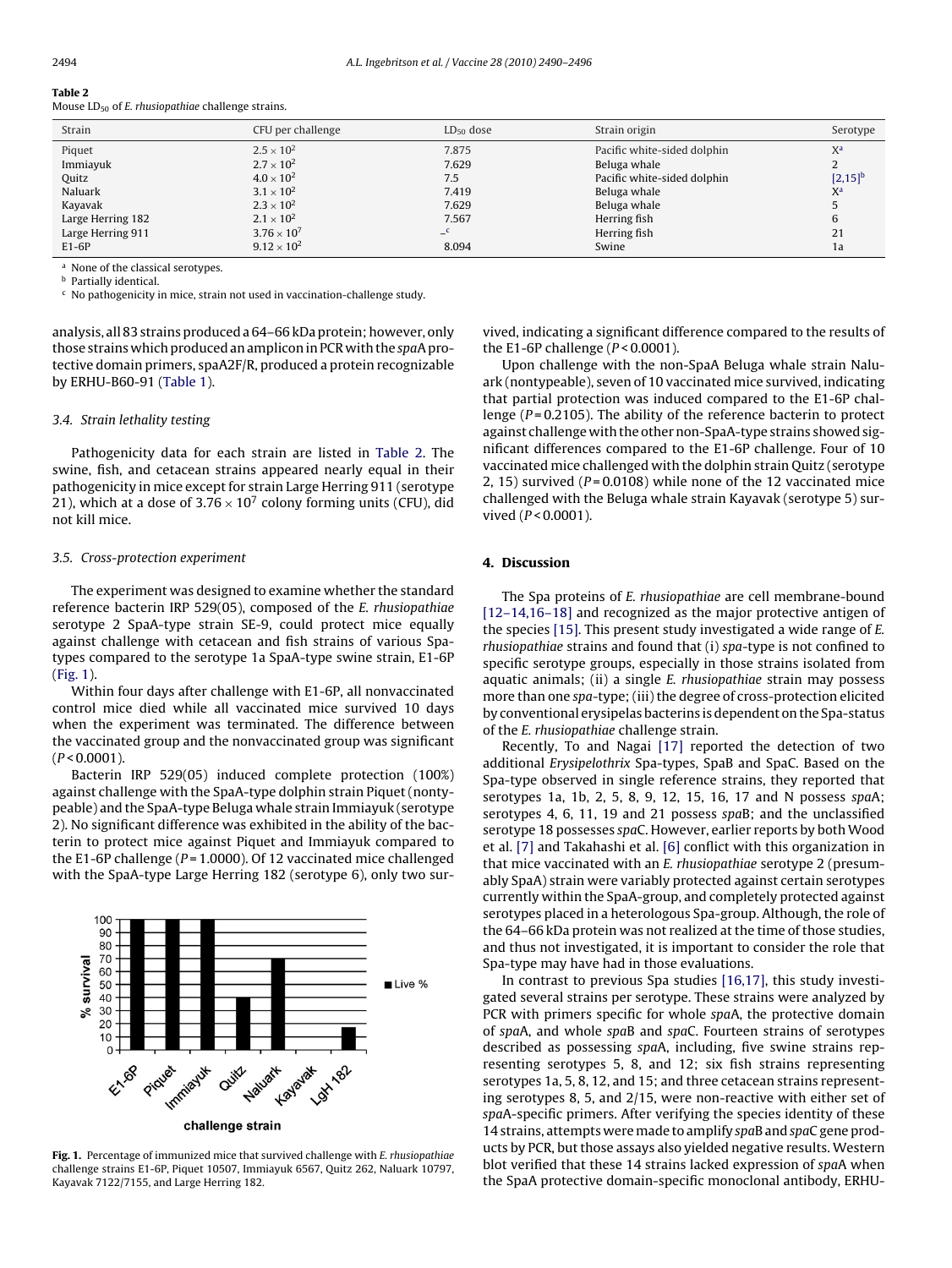<span id="page-5-0"></span>B60-91, failed to detect the protein. The inability to detect spaA or its expression product in these particular strains is contrary to the observation reported by To and Nagai [\[17\]](#page-6-0) which suggests that spatype and serotype are related. In this current study, it appears that these 14 strains have either acquired nucleotide variation of spaA or possess a novel spa.

The observation that spa-type and serotype are not associated was further supported when four fish strains representing serotypes 6 and 21 produced amplicons of correct size in PCR assays using both spaA-specific primer sets. Expression of spaA was verified by Western blotting when each of these four strains produced an approximately 65 kDa protein that was detected by ERHU-B60- 91. In addition, PCR products resulting from amplification with the spaA protective domain primers were sequenced, translated into amino acid sequences, and aligned with published sequences representing each Spa-type. These sequences showed high identity to the SpaA of both strains Fujisawa and SE-9, demonstrating that E. rhusiopathiae serotypes 6 and 21 (serotypes previously described as possessing spaB) can possess and express spaA.

In this study, primers designed to amplify spaB and spaC [\[17\]](#page-6-0) were used in PCR with all strains of serotypes 4, 6, 11, 19, and 21, all fish and cetacean strains, as well as strains non-reactive with spaAspecific primers. Serotype reference strains previously reported as producing a product in PCR with these primers [\[17\]](#page-6-0) failed to produce an amplification product in this study. Great care was taken to exactly follow the described protocol and several assays were performed to reproduce the published work, but to no avail. However, the spaB/C PCR assay did prove successful with six fish strains representing serotypes 4, 6, and 21, which produced amplicons of expected size. These results indicate the possibility that some genetic variation exists between this laboratory's serotype reference strains and those possessed by To and Nagai [\[17\], w](#page-6-0)hich prevented the spaB/C primers from annealing effectively.

As of yet, E. rhusiopathiae strains have only been described as possessing a single spa-type. In this study, three fish strains representing serotypes 6 and 21 produced amplicons of expected size in each of the three spa-specific PCR assays. Two other fish strains representing serotypes 4 and 21 produced amplicons with the primer sets designed to amplify whole spaA and whole spaB and spaC. Although some cross-reaction is possible due to high sequence similarity of spas in the N-terminal and C-terminal regions, these results imply that a single E. rhusiopathiae strain may possess more than one spa-type. Many more E. rhusiopathiae strains, particularly recent field isolates, must be evaluated to more fully understand the scope and sequence variability of the spa family of genes.

Nearly all commercial erysipelas bacterins are formulated with serotype 2 strains which, in swine, offer cross-protection against the most frequently isolated serotypes, 1a, 1b, and 2 [1]. In this study, the only group of E. rhusiopathiae strains that consistently possessed and expressed a single spa-type were the 33 R.L. Wood strains (mostly clinical swine isolates and vaccine strains) of serotypes 1a, 1b, and 2. These strains all produced a correctly sized amplification product with both spaA-specific primer sets, and expressed a protein recognized by ERHU-B60-91; demonstrating that spaA is highly conserved in serotypes most often implicated in clinical swine erysipelas. The possession and expression of a homologous spa-type likely explain the high rate of cross-protectiveness among these three serotypes.

It has been reported by Lacave et al. [\[10\]](#page-6-0) that an inactivated E. rhusiopathiae swine vaccine strain of serotype 2 can protect mice against challenge with dolphin strains of serotypes 1a, 2, 5, 15, and 21, but only partial protection was exhibited in the long term. Because the Spa-status of the vaccine strain and the challenge strains were not reported in the study, the effect of Spa-elicited cross-protection is unknown. Due to the immunological significance of the Spa family of proteins [\[15–18,26\]](#page-6-0) and the variable cross-protective nature of the three Spa-types currently recognized [\[17\], i](#page-6-0)t is necessary to evaluate the ability of an erysipelas bacterin to protect against diverse E. rhusiopathiae challenge strains. In this present study, the Spa-type of the E. rhusiopathiae bacterin strain and challenge strains were investigated prior to testing in mice.

Considering To and Nagai's prior cross-protection study [\[17\], i](#page-6-0)t was not surprising that vaccinated mice were completely protected against challenge strains possessing a single homologous SpaA and variably protected against those strains with a heterologous Spatype. However, it was interesting that protection against Large Herring 182, a serotype 21 fish strain possessing and expressing spaA and possessing at least one other spa-type, was incomplete; only 17% of the vaccinated mice survived challenge against Large Herring 182. This result suggests that antibody to SpaA is not sufficient to protect against an E. rhusiopathiae strain that co-expresses another spa-type. In this study, the spa-type observed in marine animal E. rhusiopathiae isolates was more variable than expected, and may be contributing to the incomplete protection seen in cetaceans vaccinated with commercial swine erysipelas bacterins.

Outbreaks of erysipelas have recently been reported in the Midwestern United States among vaccinated and nonvaccinated swine [2]. Although the outbreaks in these cases were ultimately attributed to inappropriate vaccine management, the variable cross-protective nature of the Spa proteins may reveal the cause of some vaccines' failure to protect. In future erysipelas cases, a comparison of the spa-type(s) of the vaccine and challenge strains should be conducted.

The serotype classification of Erysipelothrix is based on soluble peptidoglycan antigens of the cell surface [1], and without international guidelines, serotyping results are often inconsistent among laboratories [\[14\].](#page-6-0) Molecular-based systems are proving to be a more efficient and reliable method of organizing E. rhusiopathiae strains [5] and assimilation to a new system is anticipated. Because of their significance, a new classification scheme based on spa may be a worthwhile approach.

#### **Acknowledgments**

Thank you to the John G. Shedd Aquarium (Chicago, IL) for providing the E. rhusiopathiae cetacean and fish strains; the Iowa State University Veterinary Diagnostic Laboratory (Ames, IA) for assisting with E. rhusiopathiae serotyping; and to Dr. R.L. Wood (retired) for sharing an extensive collection of E. rhusiopathiae strains compiled while at the USDA National Animal Disease Center (Ames, IA).

This work was supported by the USDA/APHIS/VS-National Veterinary Services Laboratories and the Center for Veterinary Biologics Graduate Training program.

## **References**

- [1] Wood RL, Henderson LM. Erysipelas. In: Straw BE, Zimmerman JJ, D'Allaire S, Taylor DJ, editors. Diseases of swine. ninth ed. Ames, IA: Blackwell Publishing; 2006. p. 629–38.
- [2] Opriessnig T, Hoffman LJ, Harris DL, Gaul SB, Halbur PG. Erysipelothrix rhusiopathiae: genetic characterization of midwest US isolates and live commercial vaccines using pulsed-field gel electrophoresis. J Vet Diagn Invest 2004;16:101–7.
- [3] Takahashi T, Fujisawa T, Benno Y, Tamura Y, Sawada T, Suzuki S, et al. Erysipelothrix tonsillarum sp. nov. isolated from tonsils of apparently healthy pigs. Int J Syst Bacteriol 1987;37(2):166–8.
- [4] Takahashi T, Fujisawa T, Tamura Y, Suzuki S, Muramatsu M, Sawada T, et al. DNA relatedness among Erysipelothrix rhusiopathiae strains representing all twenty-three serovars and Erysipelothrix tonsillarum. Int J Syst Bacteriol 1992;42(3):469–73.
- [5] Takahashi T, Fujisawa T, Umeno A, Kozasa T, Yamamoto K, Sawada T. A taxonomic study on Erysipelothrix by DNA-DNA hybridization experiments with numerous strains isolated from extensive origins. Microbiol Immunol 2008;52:469–78.